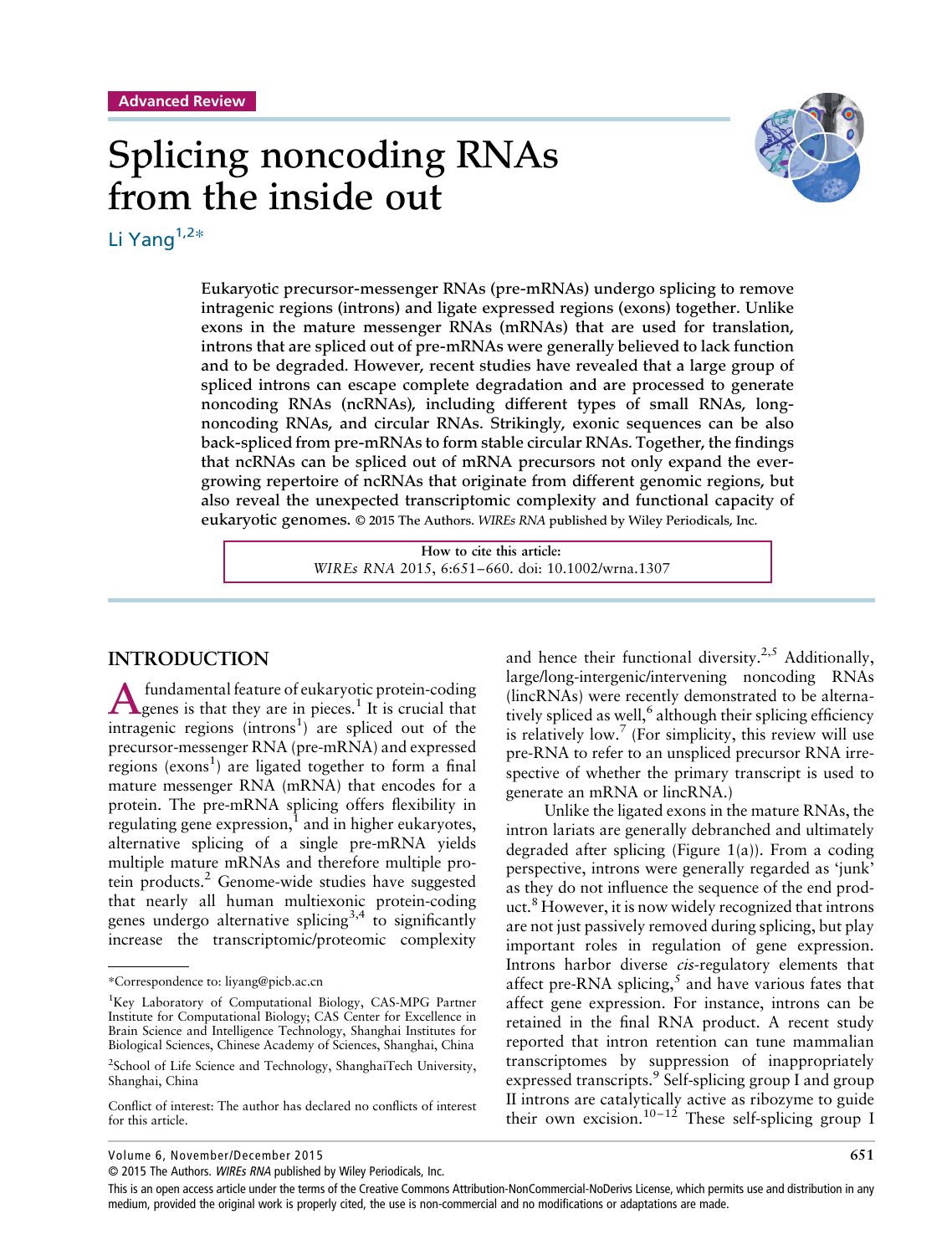

**FIGURE 1** | MicroRNAs (MiRNAs) are processed from spliced introns. (a) Eukaryotic precursor RNAs (pre-RNAs) undergo splicing (dash lines) to remove introns (lines) and ligate exons (bars) together to form either mature mRNAs that are subsequently translated or noncoding RNAs. After splicing, intron lariats are generally debranched and ultimately degraded. ss, splice site. BP, branchpoint. (b) Drosha/DGCR8-dependent model of canonical mirtron processing. (c) Splicing-dependent model of mirtron processing. Notably, some mirtrons that derive from small introns have the hairpin exactly ending at the splice sites to resemble pre-miRNAs, thus do not need to be trimmed by exonucleases.<sup>40,49</sup>

and group II intronic sequences, after spliced out, can be further processed to yield circular molecules<sup>10,13</sup>; however, such circular transcripts are unstable and their functions are at best limited.<sup>14,15</sup>

In addition to generating RNA circles from selfsplicing introns<sup>10,13</sup> and tRNA introns,<sup>16</sup> a variety of noncoding RNAs (ncRNAs) are processed from nuclear pre-RNA through the spliceosomal pathway. These intragenic ncRNAs include many, but not all, microRNAs (miRNAs),<sup>17,18</sup> small nucleolar RNAs  $(\text{snoRNAs})$ ,<sup>19,20</sup> RNase P RNA subunit,<sup>21</sup> new type of  $long-noncoding$  RNAs  $(hcRNAs)^{22}$  and circular RNAs from either excised introns $23$  or excised exons.24,25 Different from ncRNAs independently transcribed from intergenic loci by RNA polymerase II (RNA Pol II),<sup>6,26</sup> the expression of these intragenic ncRNAs is dependent on the transcription and splicing of their host pre-RNAs. Importantly, such ncRNAs play important roles in altering gene expression both in *cis*<sup>23</sup> and in *trans*. 22,27,28 This review focuses on the biogenesis of intragenic ncRNA species excised from the inside of nuclear pre-RNAs by splicing.

#### **A LARGE NUMBER OF miRNAs ARE PROCESSED FROM SPLICED INTRONS**

The miRNAs are endogenous ncRNA species of ~22 nts that function as guide molecules in posttranscriptional gene silencing.<sup>28-30</sup> The miRNAs play a key role in both physiological and pathological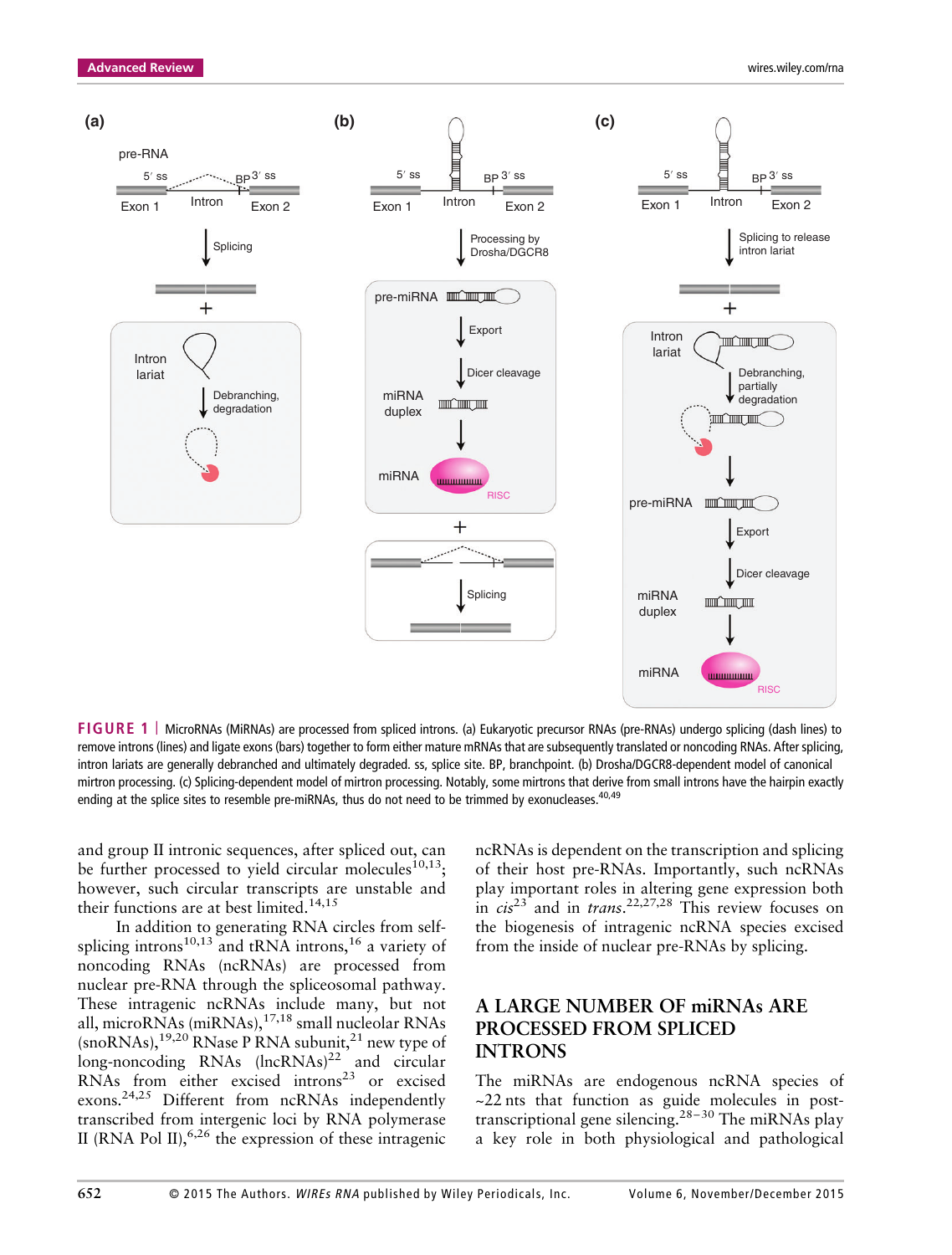processes, such as self-renewal of embryonic stem cells (ESCs), development, and cancers.<sup>31</sup> In the canonical mammalian miRNA biogenesis pathway, RNA Pol II transcribes a primary miRNA (pri-miRNA) transcript, which is 5' capped and 3' polyadenylated.<sup>26,32</sup> This pri-miRNA is processed by Drosha/DGCR8 microprocessor to produce a miRNA precursor (premiRNA).<sup>33,34</sup> Through an association with Exportin-5, the pre-miRNA is subsequently exported from nucleus to cytoplasm,<sup>35</sup> where this hairpin intermediate is cleaved by Dicer to yield a miRNA/miRNA\* duplex.<sup>36,37</sup> Finally, the guide (but not the passenger) strand of the miRNA/miRNA\* duplex is incorporated into the RNA-induced silencing complex (RISC) to repress gene expression based on miRNA–mRNA sequence complementarity.<sup>38-40</sup>

In addition to the canonical biogenesis pathway, miRNAs can be also produced from introns of proteincoding genes (termed as mirtrons) in both invertebrate<sup>41,42</sup> and mammals.<sup>43,44</sup> Indeed, a significant population of human and murine miRNAs originate from mirtrons.<sup>45-47</sup> A Drosha/DGCR8-dependent and splicing-independent model has been proposed to yield mirtrons. In this model, the intronic pre-miRNA hairpin is cleaved from the pre-mRNA by Drosha/DGCR8 prior to the splicing catalysis,  $18$  and then enters the miRNA biogenesis pathway (Figure 1(b)). Interestingly, the split intron by Drosha/DGCR8 showed little effect on the following exon linkage or mRNA maturation.<sup>18</sup> As located within host genes, the expression of some mirtrons is coregulated by transcription and splicing of their host pre-RNAs.48 In another splicing-dependent pathway (Figure 1(c)), after cotranscribed with the host gene, the pre-miRNA hairpin is excised out of host pre-RNA with spliceosome, trimmed by exonucleases (for tailed mirtrons only) and exported to the cytoplasm where it can be further processed by Dicer.<sup>40,49</sup> Notably, some mirtrons that derive from small introns have the hairpin exactly ending at the splice sites to resemble pre-miRNAs, thus do not need to be trimmed by exonucleases.<sup>40,49</sup>

Besides miRNAs, some of Piwi-interacting RNAs (piRNAs) and endogenous small interfering RNAs (siRNAs) are also likely to be generated from introns and  $exons$ ,<sup>46</sup> while the detailed mechanisms require further investigation. Another type of housekeeping ncRNA, the catalytic RNA subunit of RNase P (*RPR*), has been reported to be processed from the last intron of an RNA Pol II transcript of the gene *ATPsynC* in insects/crustaceans,<sup>21</sup> while other animal *RPR* genes are independently transcribed from RNA polymerase III. The evolutionary driving force for this divergence over 500 million years ago is unknown.<sup>21</sup>

## **THE MAJORITY OF HUMAN snoRNAs ARE PROCESSED FROM SPLICED INTRONS**

SnoRNAs are a family of conserved nuclear ncRNAs (~70–200 nts in length) that are usually located in nucleoli and participate in the modification of small nuclear RNAs (snRNAs)/ribosomal RNAs (rRNAs) or in the processing of rRNAs during ribosomal maturation.27,50,51 Two types of snoRNAs, box C/D and box H/ACA snoRNAs, are defined by their conserved sequence motifs.<sup>27</sup> Hundreds of human cellular sno and scaRNAs (snoRNA variants that localize to Cajal bodies) have been annotated by  $snoRNA-LBME-db.<sup>52</sup>$ In yeast, most snoRNAs are produced from independent transcripts by RNA Pol II.<sup>20</sup> While in human, only a small portion of annotated snoRNAs is likely produced as independent RNA Pol II transcripts. Instead, the vast majority of human snoRNAs reside within introns of their host (coding or noncoding) genes.  $52,53$  During splicing and exonucleolytic trimming from debranched introns, the assembly with the snoRNA-associated proteins (snoRNPs) protects the snoRNA sequences from further exonucleolytic degradation<sup>27,54,55</sup> (Figure 2(a)). The processing of intronic snoRNA is coupled to splicing; indeed, snoR-NAs positioned about 70 nts upstream to the  $3'$  splice site is critical for efficient expression.<sup>56</sup> In addition, the expression of individual snoRNAs from multisnoRNA host genes is coordinated with alternative splicing and nonsense-mediated RNA decay (NMD), resulting in unbalanced expressions of intronic snoR-NAs and their cognate spliced RNA from the same host gene locus.<sup>57</sup>

The aberrant expression of snoRNAs and their associated proteins is linked to human diseases. An extreme example of noncoding genes with snoRNAs is located at the human imprinted 15q11-q13 locus, which has been implicated in Prader-Willi/Angelman syndrome  $(PWS)$ .<sup>19,20</sup> Within this imprinted region, two clusters of tandemly repeated snoRNAs (29 SNORD116s and 42 SNORD115s) and several single snoRNA genes (such as SNORD109A) are processed from downstream introns of a gigantic, 470-knt long-paternal transcript.<sup>19,58</sup> The minimal paternal deletion region associated with PWS (108 kb) removes SNORD109A, the SNORD116 cluster of 29 similar snoRNAs and Imprinted in Prader-Willi syndrome ncRNA (IPW), and the most current published model suggests that the deficiency of SNORD116s is associated with PWS.<sup>59-61</sup> However, although most snoR-NAs guide rRNA or snRNA modifications by a base pairing mechanism, SNORD116s show minimal complementarity to rRNAs or snRNAs,<sup>58</sup> and thus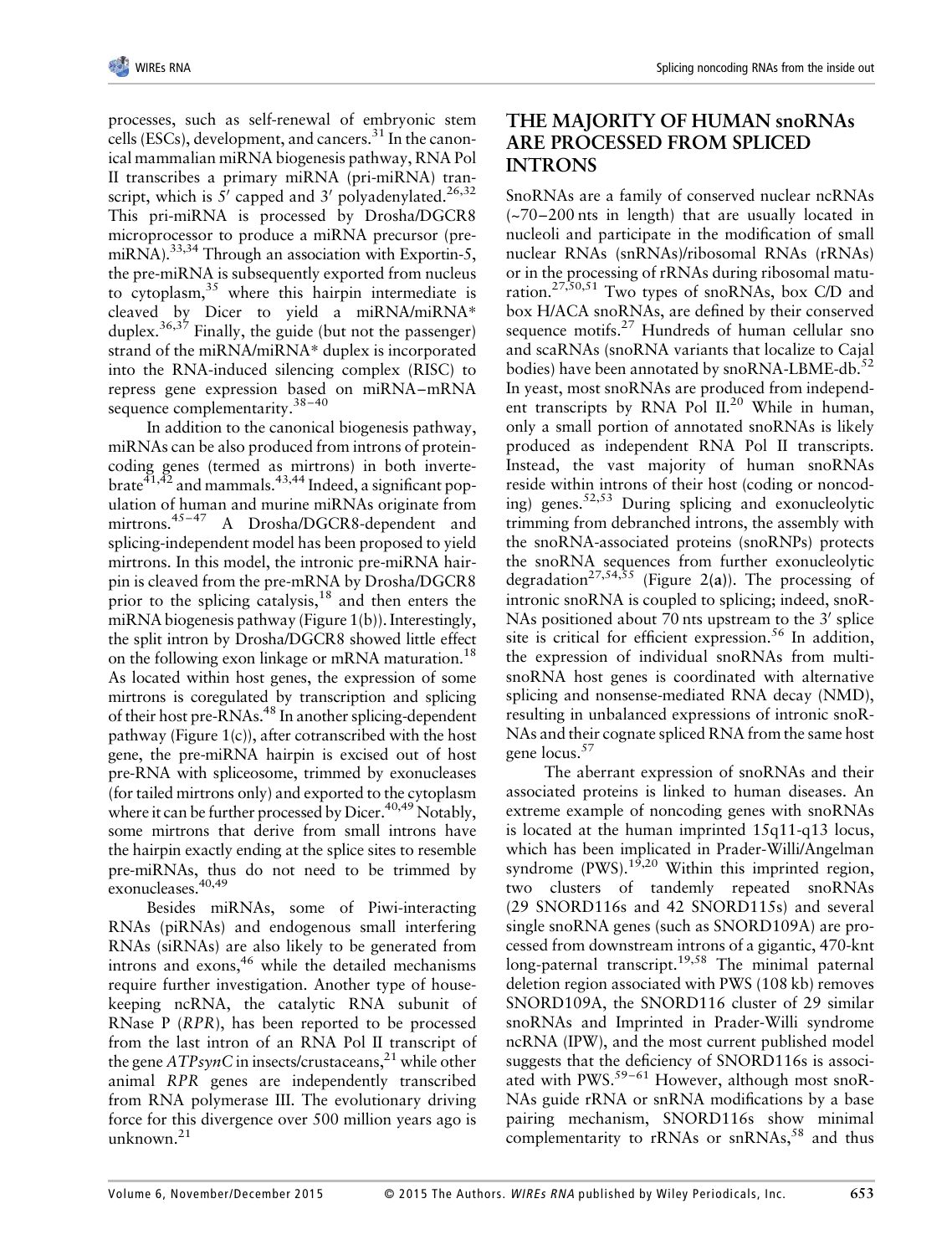

**FIGURE 2** | Small nucleolar RNAs (SnoRNAs) and snoRNA-ended long-noncoding RNAs (sno-lncRNAs) are processed from spliced introns. (a) SnoRNAs are processed from spliced introns. During splicing and exonucleolytic trimming from debranched introns, the assembly of snoRNA with the snoRNA-associated proteins (snoRNPs, blue spheres) protects it from further exonucleolytic degradation and leads to the formation of mature snoRNPs. (b) Sno-lncRNAs are processed from spliced introns and flanked with snoRNAs at both ends. Introns containing two snoRNAs are processed from their ends by the snoRNP machinery (blue spheres) and the intronic sequences between these two snoRNAs are protected, thus leading to the formation of lncRNAs with snoRNA ends.

are unlikely to function in guiding rRNA/snRNA modification. In this case, the molecular mechanism of how SNORD116 snoRNAs are possibly involved in the PWS remains elusive.

#### **PAIRED snoRNAs STABILIZE A NEW TYPE OF lncRNAs FROM SPLICED INTRONS**

While most introns are unstable after being spliced out of pre-RNAs, a large number of lncRNA candidates have been predicted by computational analysis to originate from postspliced introns.<sup>46</sup> In addition, profiling of the nonpolyadenylated (poly(A)−) RNAs have revealed mature RNA transcripts from excised introns,<sup>62</sup> such as *sno-lncRNA*s.<sup>22</sup> Unlike the majority of lncRNAs that contain  $5'$  cap structures and  $3'$ poly(A) tails, *sno-lncRNA* is a new type of lncRNAs that are derived from spliced introns and are flanked by snoRNAs at both termini.<sup>22</sup> As they do not contain poly(A) tails at their 3' ends, *sno-lncRNAs* have been missed by most polyadenylated  $(poly(A)+)$  RNAseq.<sup>62</sup> Mechanically, after splicing, introns containing two snoRNAs are processed from their ends by the snoRNP machinery and the internal intronic sequences between the two snoRNAs are protected, leading to the formation of  $lncRNAs$  with snoRNA ends<sup>22</sup> (Figure 2**(**b)).

*Sno-lnc*RNAs are widely expressed in cells and tissues and can be produced by either box C/D or box H/ACA snoRNAs in human genome.<sup>22,53</sup> Strikingly, the most abundant *sno-lncRNA*s in human embryonic stem cells (hESCs) reside in the PWS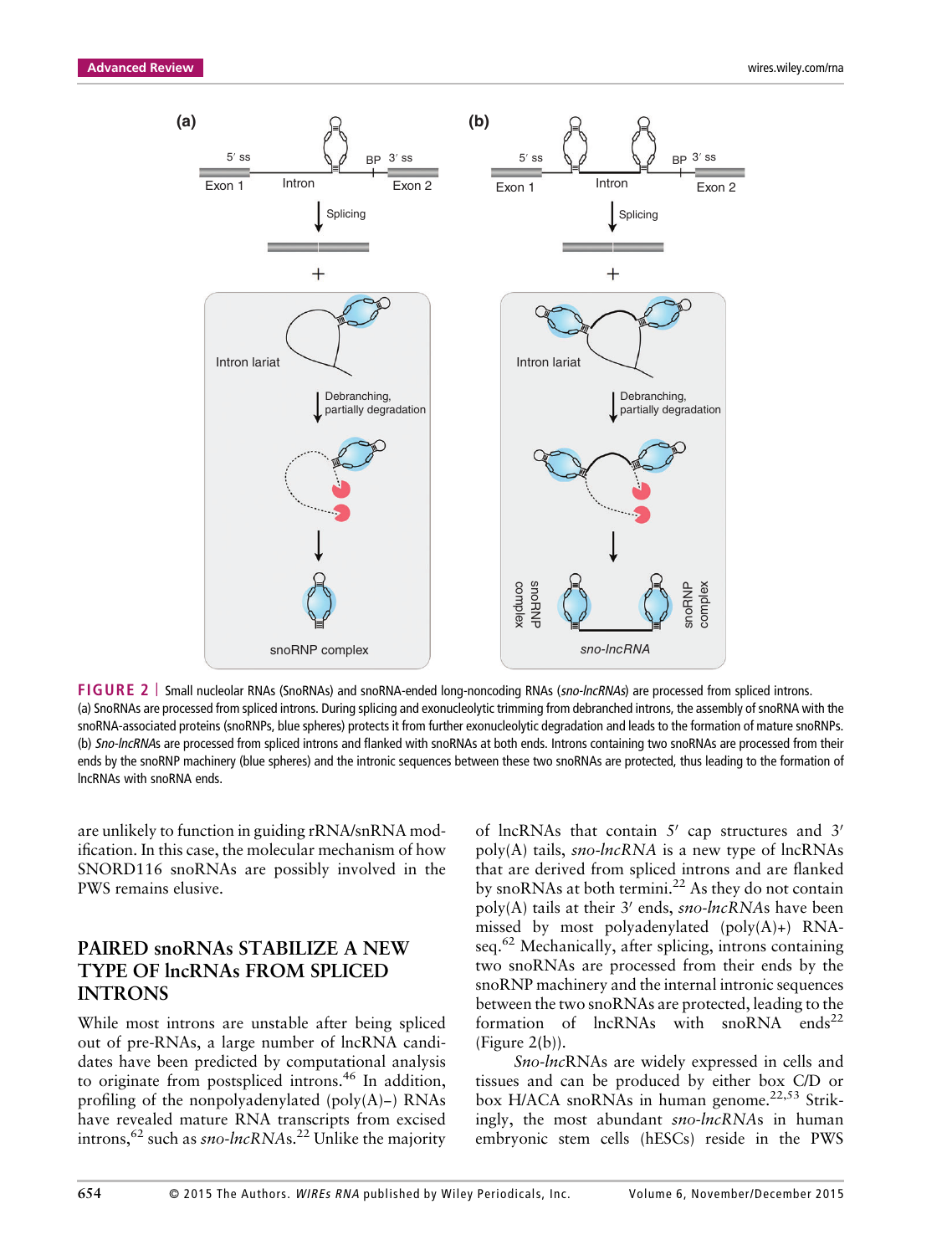deletion region.<sup>22</sup> There are five *sno-lncRNA*s that are produced from the SNORD116 cluster in hESCs. Rather than localizing to nucleoli or Cajal bodies, PWS-region *sno-lncRNA*s strongly accumulate near to their sites of synthesis, suggesting that they are functionally different from snoRNAs. Importantly, these PWS-region *sno-lncRNA*s regulate alternative splicing by interacting with splicing factor  $F\alpha x^2$ <sup>22</sup> For example, knocking down these *sno-lncRNA*s resulted in the aberrant splicing regulation of known Fox2 targeted cassette exons, many of which are from genes with a clear connection to neuronal function.<sup>22</sup> Likely, in PWS patients where the PWS region *sno-lncRNA*s are not expressed due to the paternal deletion, altered patterns of Fox2-regulated splicing may happen along development, possibly causing neurogenetic disorder in PWS patients. Thus, the finding of PWS region *sno-lncRNA*s and their potential role in altering Fox2-regulated alternative splicing lead to a possible association between a new class of lncRNAs and PWS pathogenesis.

Although the primary sequences are highly conserved from mouse to human, mouse SNORD116s are scattered in individual introns.<sup>53</sup> As one intron containing two snoRNAs is a prerequisite for the biogenesis of a *sno-lncRNA*, 53,63 the lack of PWS region snoRNA pairs within single introns in the mouse genome may result in undetectable PWS region *snolncRNAs* in mouse transcriptomes.<sup>53</sup> Finally, genome-wide analysis suggests that only a small portion of paired human snoRNAs are identified in single introns based on the current splicing annotations. Considering the widespread tissue-/cell-specific alternative splicing,  $64,65$  it is reasonable to expect identification of more *sno-lncRNA*s when additional RNA-seq datasets become available.

#### **CIRCULAR RNAs FROM SPLICED INTRONS**

In addition to *sno-lncRNA*s, another type of intronderived ncRNAs, circular intronic RNAs (ciRNAs), has been also identified from poly(A)− RNA-seq datasets.<sup>23</sup> The ciRNAs are produced from excised intron lariats that fail to be debranched after splicing, leading to a covalent circle with 2',5'-phosphodiester bond between  $5'$  splice donor site and the branchpoint site (Figure 3(a)). Different from lariat RNAs containing a variety length of 3'-tails,<sup>66</sup> The ciRNAs are derived from partially processed lariats that do not likely contain  $3'$  linear appendage,  $2^3$  as only one sharp band on the native high resolution PAGE (polyacrylamide gel electrophoresis) could be detected with or without

RNase R (an enzyme that can degrade linear and Y-structure RNAs, while preserving the loop portion of a lariat  $RNA^{67}$ ) treatment.<sup>23</sup> Moreover, evidence at both bioinformatic and experimental levels has suggested that the formation of ciRNAs depends on a consensus RNA motif containing a 7-nt GU rich element near  $5'$  splice site and an 11-nt C-rich element near the branchpoint (Figure  $3(a)$ ). However, it is still unclear how these *cis*-elements function to resist debranching and what other *trans*-factors are involved in this process.

Intron-lariat-derived human ciRNAs are abundantly localized in the nucleus and are largely associated with the nuclear insoluble fractionation.<sup>23</sup> Some abundant ciRNAs play a *cis*-regulatory role in promoting the transcription of their host genes by associating with the elongation RNA Pol II machinery.<sup>23</sup> Additionally, a recent study on some backspliced circular RNAs that contain both exons and introns has suggested a similar function on transcription regulation.<sup>68</sup> Finally, stable intronic sequence RNAs (sisRNAs) were also revealed from both oocyte nucleus<sup>69</sup> and cytoplasm70 of *Xenopus tropicalis*. However, whether these sisRNAs can form similar circle structures as ciRNAs remains to be further investigated.

#### **CIRCULAR RNAs FROM BACK-SPLICED EXONS**

Profiling of poly(A)− RNAs has surprisingly revealed signals from not only excised introns but also excised  $exons, <sup>62</sup>$  which were further proven as circular RNAs.24 Genome-wide analyses with specific computational approaches, which identify junction reads with reversed genomic orientation, successfully identified thousands of circRNAs from back-spliced exons (circRNAs) in various cell lines and from different species. $25,71-75$  Most circRNA exons are located in the middle of annotated genes<sup>25</sup> and excised from pre-RNA by back-splicing. Different from canonical splicing that ligates an upstream  $5'$  splice site ( $5'$  ss) with a downstream  $3'$  ss to form a linear RNA, back-splicing connects a downstream  $5'$  ss with an upstream  $3'$  ss to yield a circular RNA with 3',5'-phosphodiester bond<sup>24,25,71,72,76</sup> (Figure 3(b)). Although catalyzed by the canonical spliceosomal machinery,  $77$  the efficiency for circRNAs formation is often very low, possibly due to the unfavorable spliceosome assembly for back-splicing.<sup>25,73,76</sup>

Back-splicing competes with canonical splicing for circRNA biogenesis,<sup>76</sup> leading to the 'lariat intermediate' or 'direct back-splicing' models.24,71,73,78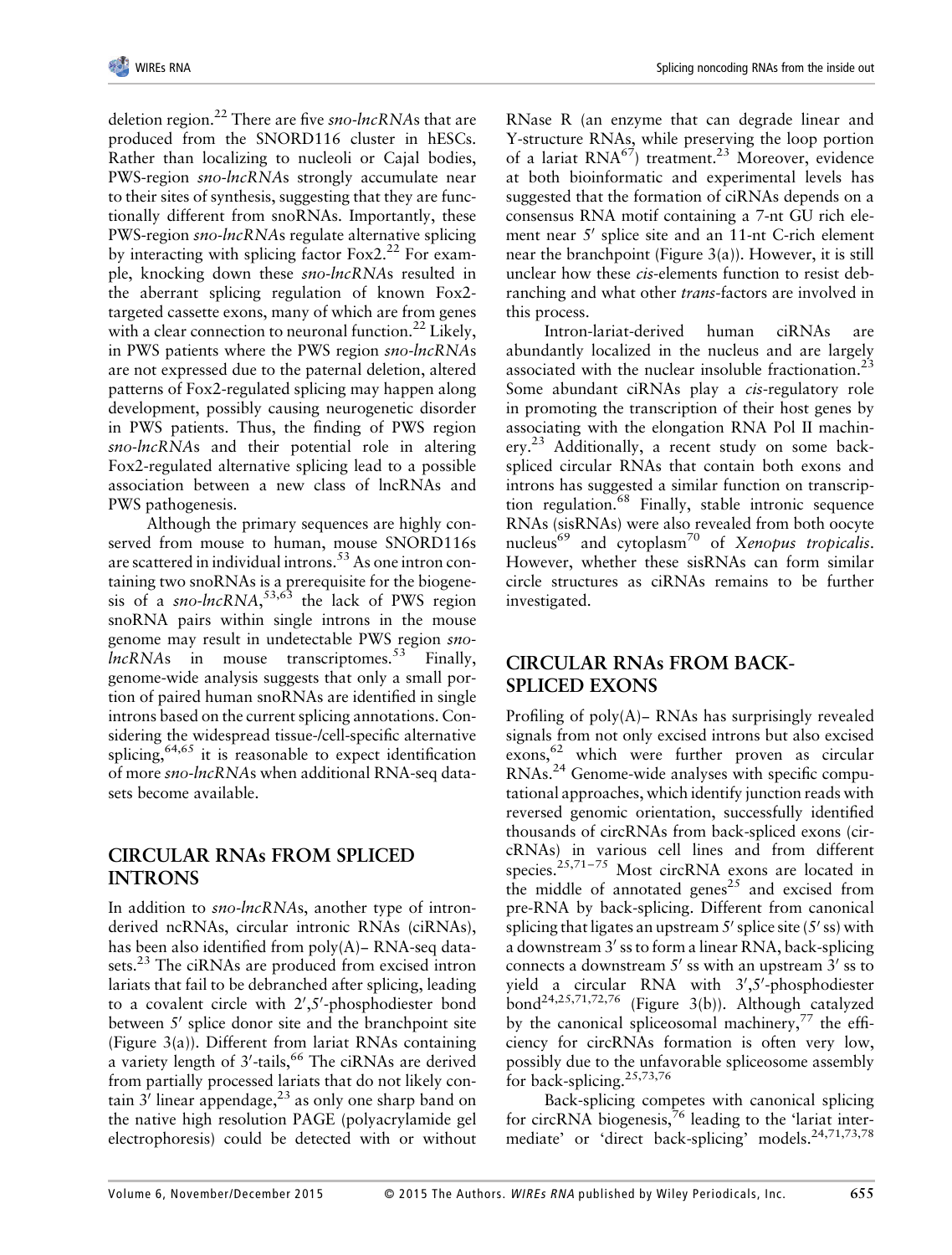

**FIGURE 3** | Two types of circular RNAs are processed from excised introns or exons. (a) Circular intronic RNAs (CiRNAs) are processed from excised introns. CiRNAs fail to be debranched after splicing, leading to a covalent circle with 2',5'-phosphodiester bond between 5' splice donor site and the branchpoint site. The formation of ciRNAs depends on a consensus RNA motif containing a 7-nt GU rich element near 5' splice site (magenta bar) and an 11-nt C-rich element near branchpoint (yellow bar). (b) Back-spliced circular RNAs (CircRNAs) are processed from excised exons. Different from canonical splicing (dashed lines in black), which ligates an upstream 5' splice site (5' ss) with a downstream 3' splice site (3' ss) to form a linear RNA (top), backsplicing (dashed line in red) connects downstream a 5′ ss reversely with an upstream 3′ ss to yield a circular RNA with normal 3′,5′-phosphodiester bond and an alternatively spliced linear RNA with exon exclusion (bottom). Both complementary sequences and protein factors can facilitate back-splicing by bridging downstream 5' ss close to upstream 3' ss. See text for details.

The main difference between these two models relates to the question of timing: which takes place first: canonical splicing or back-splicing?<sup>76</sup> In the 'lariat intermediate' model, the transcribed pre-RNA first undergo canonical splicing to generate a linear RNA with skipped exon(s) and a long intron-lariat intermediate containing these skipped exon(s). This long intronlariat intermediate is further processed by back-splicing to generate a circRNA. In contrast, pre-RNA might be 'directly back-spliced' to first generate a circRNA and an unusual exon-intron(s)-exon intermediate, which can be further processed to linear RNAs with skipped exon(s) or degraded. In fact, both mechanistic possibilities might be used in a context (organism)-dependent fashion. In lower eukaryotes, such as *Schizosaccharomyces pombe*, circRNA are suggested to favorably generate through the 'lariat intermediate' mechanism with short flanking introns.<sup>79</sup> While, in human and mouse, complementary sequences<sup>25,80</sup> (mostly repetitive Alu

elements in human) across long flanking introns can facilitate 'direct back-splicing' by bridging downstream 5' ss close to upstream 3' ss to generate circRNAs<sup>76</sup> (Figure 3(b)). In addition to *cis*-elements, RNA-binding proteins were also reported to regulate circRNA biogenesis.75,81–<sup>83</sup> It is possible that *cis*-elements and *trans*-factors might work together to synergistically alter back-spliced circularization, which requires further investigation.

Despite lowly expressed in general, some circRNAs are more abundant than their linear counterparts.<sup>73</sup> It has been recently reported that circRNAs are highly enriched in brain (from fly to mammals) with a potential to regulate synaptic function and to be used as biomarkers<sup>74,83,84</sup>; however, the underlying mechanism for enhanced expression in the brain is largely undetermined. Such a differential expression might reflect an array of possible functions for this new class of RNAs. First, some circRNAs can function as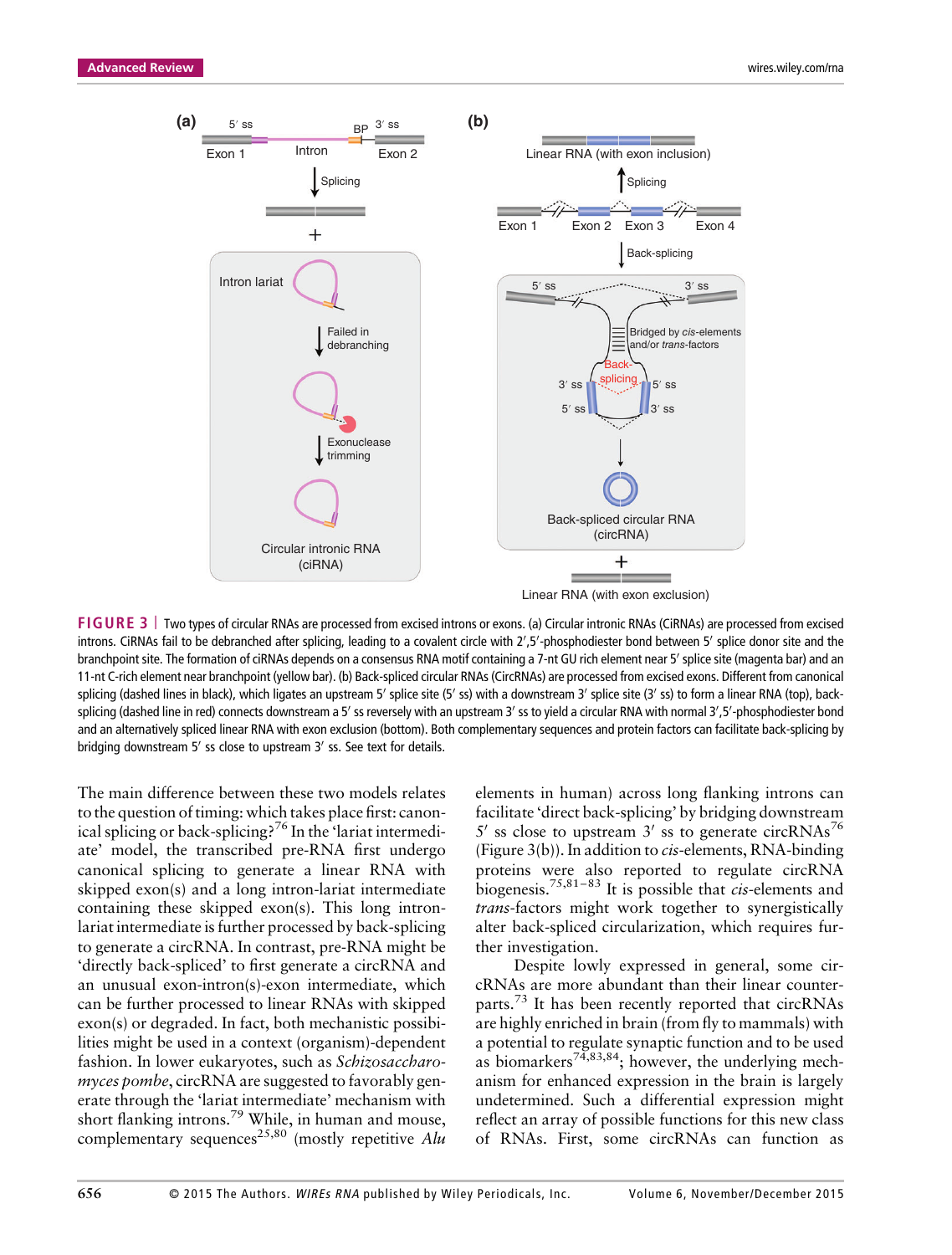miRNA<sup>72,85</sup> or protein sponges,  $81$  but a large scale analysis revealed that only a limited number of cir $cRNAs$  can potentially act as sponges for miRNAs.<sup>86</sup> Second, with the competition between splicing and back-splicing,76,81,87,88 The circRNA biogenesis might also regulate the alternative splicing of linear RNAs.<sup>15</sup> Third, the potential of circRNAs on translation might further expand the diversity of proteome. Artificial circRNAs with internal ribosome entry sites (IRESs) generated from expression vectors are translatable.89,90 However, endogenous circRNAs have not yet been reported to associate with ribosomes for translation.<sup>71,86</sup> Finally, similar to the intron-derived  $ciRNAs<sub>1</sub><sup>23</sup>$  some circRNAs with retained introns can promote transcription of their host genes by interacting with U1 snRNP and RNA Pol II.<sup>68</sup> Despite recent studies have revealed some biological roles of certain circRNAs, further investigation is required to gain a comprehensive understanding of what most other circRNAs really do in cells.

## **CONCLUSION**

Although generally believed that intragenic sequences (usually introns) are degraded after splicing and therefore functionally inconsequential, accumulated lines of evidence have shown that some spliced introns can be further processed to produce a variety of ncRNAs, including new types of lncRNAs. In addition, recent studies have shown that intragenic exons can be back-spliced from inside of pre-RNAs to form RNAs in circle.<sup>25,71-74,81</sup> Apparently, the production of these intragenic ncRNAs (short or long) are largely dependent on splicing to occur, but many questions remain to be addressed. How is the processing of intragenic ncRNAs linked with other RNA processing pathways, including transcription,<sup>91</sup> NMD,<sup>57</sup> and canonical splicing?<sup>25,77,81</sup> How are these different pathways coregulated and crosstalked? How are different protein cofactors involved in the entire life cycle of these intragenic ncRNAs? $92$ Moreover, it appears that the expression of many intragenic ncRNAs is not conserved across species; it will be of particular significance to study how and when such sequences were embedded into or removed from their host genes in evolution. Finally, as many of these intragenic ncRNAs were identified from a combination of high-throughput sequencing and newly developed computational methods, it will be not surprising to find other types of ncRNAs by applying novel genome-wide approaches. Collectively, the finding that a ncRNA gene is embedded inside of another gene and can be activated to function by splicing sheds new light on the unanticipated complexity of transcriptome and the multifaceted regulation by splicing.

## **ACKNOWLEDGMENT**

I am grateful to L.-L. Chen for discussion and V. Gopalan for critical editing of the article. L.Y. is supported by 31271390 and 31471241 from NSFC and 2014CB910600 from MOST.

## **REFERENCES**

- 1. Gilbert W. Why genes in pieces? *Nature* 1978, 271:501.
- 2. Nilsen TW, Graveley BR. Expansion of the eukaryotic proteome by alternative splicing. *Nature* 2010, 463:457–463.
- 3. Pan Q, Shai O, Lee LJ, Frey BJ, Blencowe BJ. Deep surveying of alternative splicing complexity in the human transcriptome by high-throughput sequencing. *Nat Genet* 2008, 40:1413–1415.
- 4. Wang ET, Sandberg R, Luo S, Khrebtukova I, Zhang L, Mayr C, Kingsmore SF, Schroth GP, Burge CB. Alternative isoform regulation in human tissue transcriptomes. *Nature* 2008, 456:470–476.
- 5. Black DL. Mechanisms of alternative pre-messenger RNA splicing. *Annu Rev Biochem* 2003, 72:291–336.
- 6. CabiliMN, Trapnell C, Goff L, KoziolM, Tazon-Vega B, Regev A, Rinn JL. Integrative annotation of human large

intergenic noncoding RNAs reveals global properties and specific subclasses. *Genes Dev* 2011, 25:1915–1927.

- 7. Tilgner H, Knowles DG, Johnson R, Davis CA, Chakrabortty S, Djebali S, Curado J, Snyder M, Gingeras TR, Guigo R. Deep sequencing of subcellular RNA fractions shows splicing to be predominantly cotranscriptional in the human genome but inefficient for lncRNAs. *Genome Res* 2012, 22:1616–1625.
- 8. Orgel LE, Crick FH. Selfish DNA: the ultimate parasite. *Nature* 1980, 284:604–607.
- 9. Braunschweig U, Barbosa-Morais NL, Pan Q, Nachman EN, Alipanahi B, Gonatopoulos-Pournatzis T, Frey B, Irimia M, Blencowe BJ. Widespread intron retention in mammals functionally tunes transcriptomes. *Genome Res* 2014, 24:1774–1786.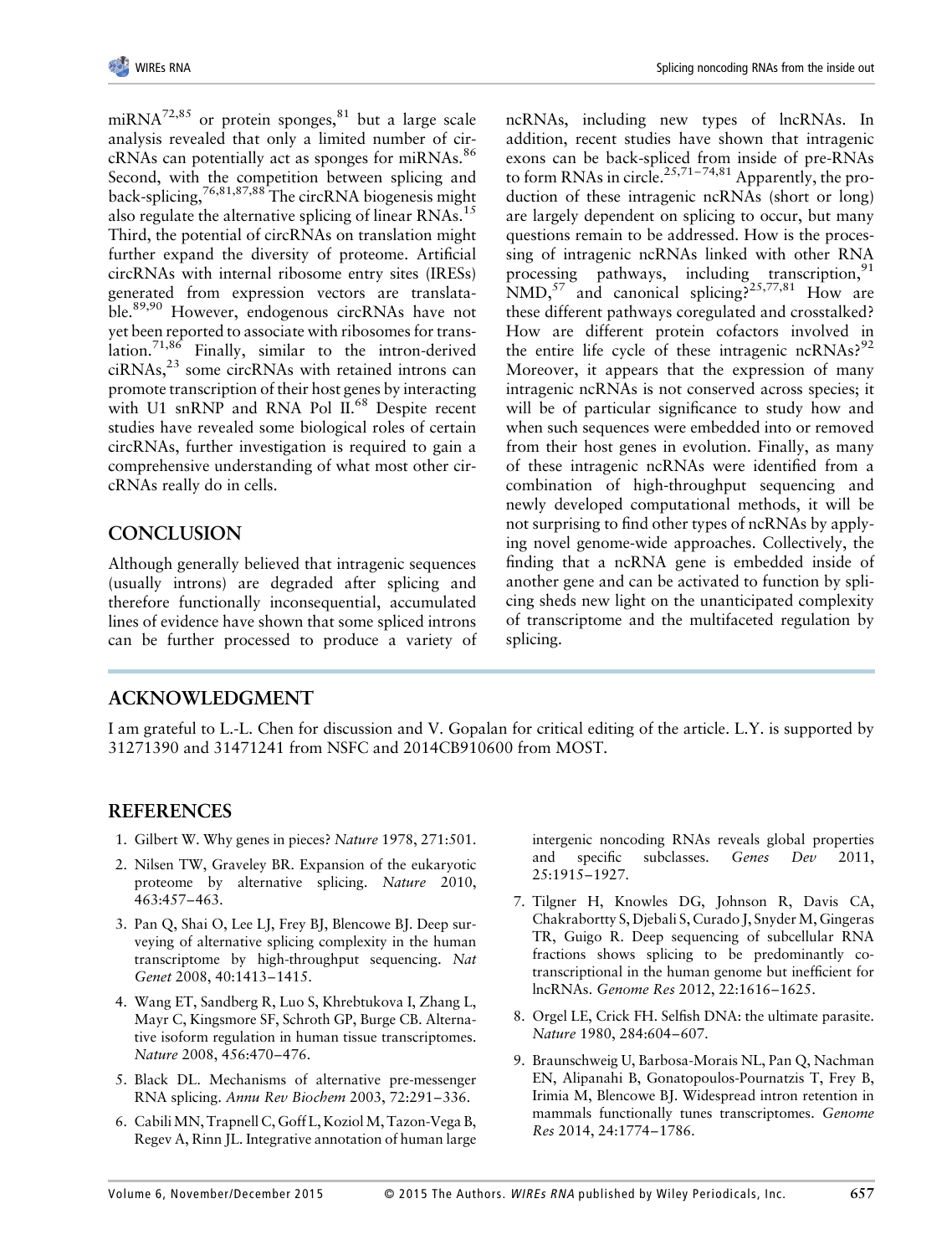- 10. Kruger K, Grabowski PJ, Zaug AJ, Sands J, Gottschling DE, Cech TR. Self-splicing RNA: autoexcision and autocyclization of the ribosomal RNA intervening sequence of *Tetrahymena*. *Cell* 1982, 31:147–157.
- 11. Cech TR. Self-splicing of group I introns. *Annu Rev Biochem* 1990, 59:543–568.
- 12. Michel F, Ferat JL. Structure and activities of group II introns. *Annu Rev Biochem* 1995, 64:435–461.
- 13. Grabowski PJ, Zaug AJ, Cech TR. The intervening sequence of the ribosomal RNA precursor is converted to a circular RNA in isolated nuclei of *Tetrahymena*. *Cell* 1981, 23:467–476.
- 14. Danan M, Schwartz S, Edelheit S, Sorek R. Transcriptome-wide discovery of circular RNAs in *Archaea*. *Nucleic Acids Res* 2012, 40:3131–3142.
- 15. Lasda E, Parker R. Circular RNAs: diversity of form and function. *RNA* 2014, 20:1829–1842.
- 16. Lu Z, Filonov GS, Noto JJ, Schmidt CA, Hatkevich TL, Wen Y, Jaffrey SR, Matera AG. Metazoan tRNA introns generate stable circular RNAs *in vivo*. *RNA* 2015, 21:1554–1565.
- 17. Rodriguez A, Griffiths-Jones S, Ashurst JL, Bradley A. Identification of mammalian microRNA host genes and transcription units. *Genome Res* 2004, 14:1902–1910.
- 18. Kim YK, Kim VN. Processing of intronic microRNAs. *EMBO J* 2007, 26:775–783.
- 19. Runte M, Huttenhofer A, Gross S, Kiefmann M, Horsthemke B, Buiting K. The IC-SNURF-SNRPN transcript serves as a host for multiple small nucleolar RNA species and as an antisense RNA for UBE3A. *Hum Mol Genet* 2001, 10:2687–2700.
- 20. Filipowicz W, Pogacic V. Biogenesis of small nucleolar ribonucleoproteins. *Curr Opin Cell Biol* 2002, 14:319–327.
- 21. Manivannan SN, Lai LB, Gopalan V, Simcox A. Transcriptional control of an essential ribozyme in *Drosophila* reveals an ancient evolutionary divide in animals. *PLoS Genet* 2015, 11:e1004893.
- 22. Yin QF, Yang L, Zhang Y, Xiang JF, Wu YW, Carmichael GG, Chen LL. Long noncoding RNAs with snoRNA ends. *Mol Cell* 2012, 48:219–230.
- 23. Zhang Y, Zhang XO, Chen T, Xiang JF, Yin QF, Xing YH, Zhu S, Yang L, Chen LL. Circular intronic long noncoding RNAs. *Mol Cell* 2013, 51:792–806.
- 24. Salzman J, Gawad C, Wang PL, Lacayo N, Brown PO. Circular RNAs are the predominant transcript isoform from hundreds of human genes in diverse cell types. *PLoS One* 2012, 7:e30733.
- 25. Zhang XO,Wang HB, Zhang Y, Lu X, Chen LL, Yang L. Complementary sequence-mediated exon circularization. *Cell* 2014, 159:134–147.
- 26. Lee Y, Kim M, Han J, Yeom KH, Lee S, Baek SH, Kim VN. MicroRNA genes are transcribed by RNA polymerase II. *EMBO J* 2004, 23:4051–4060.
- 27. Kiss T. Small nucleolar RNA-guided post-transcriptional modification of cellular RNAs. *EMBO J* 2001, 20:3617–3622.
- 28. Bartel DP. MicroRNAs: target recognition and regulatory functions. *Cell* 2009, 136:215–233.
- 29. Bartel DP. MicroRNAs: genomics, biogenesis, mechanism, and function. *Cell* 2004, 116:281–297.
- 30. Kim VN. MicroRNA biogenesis: coordinated cropping and dicing. *Nat Rev Mol Cell Biol* 2005, 6:376–385.
- 31. Gurtan AM, Sharp PA. The role of miRNAs in regulating gene expression networks. *J Mol Biol* 2013, 425:3582–3600.
- 32. Cai X, Hagedorn CH, Cullen BR. Human microRNAs are processed from capped, polyadenylated transcripts that can also function as mRNAs. *RNA* 2004, 10:1957–1966.
- 33. Denli AM, Tops BB, Plasterk RH, Ketting RF, Hannon GJ. Processing of primary microRNAs by the microprocessor complex. *Nature* 2004, 432:231–235.
- 34. Gregory RI, Yan KP, Amuthan G, Chendrimada T, Doratotaj B, Cooch N, Shiekhattar R. The microprocessor complex mediates the genesis of microRNAs. *Nature* 2004, 432:235–240.
- 35. Yi R, Qin Y, Macara IG, Cullen BR. Exportin-5 mediates the nuclear export of pre-microRNAs and short hairpin RNAs. *Genes Dev* 2003, 17:3011–3016.
- 36. Bernstein E, Caudy AA, Hammond SM, Hannon GJ. Role for a bidentate ribonuclease in the initiation step of RNA interference. *Nature* 2001, 409:363–366.
- 37. Hutvagner G, McLachlan J, Pasquinelli AE, Balint E, Tuschl T, Zamore PD. A cellular function for the RNA-interference enzyme Dicer in the maturation of the let-7 small temporal RNA. *Science* 2001, 293:834–838.
- 38. Khvorova A, Reynolds A, Jayasena SD. Functional siR-NAs and miRNAs exhibit strand bias. *Cell* 2003, 115:209–216.
- 39. Schwarz DS, Hutvagner G, Du T, Xu Z, Aronin N, Zamore PD. Asymmetry in the assembly of the RNAi enzyme complex. *Cell* 2003, 115:199–208.
- 40. Kim VN, Han J, Siomi MC. Biogenesis of small RNAs in animals. *Nat Rev Mol Cell Biol* 2009, 10:126–139.
- 41. Okamura K, Hagen JW, Duan H, Tyler DM, Lai EC. The mirtron pathway generates microRNA-class regulatory RNAs in *Drosophila*. *Cell* 2007, 130:89–100.
- 42. Ruby JG, Jan CH, Bartel DP. Intronic microRNA precursors that bypass Drosha processing. *Nature* 2007, 448:83–86.
- 43. Berezikov E, Chung WJ, Willis J, Cuppen E, Lai EC. Mammalian mirtron genes. *Mol Cell* 2007, 28:328–336.
- 44. Sibley CR, Seow Y, Saayman S, Dijkstra KK, El Andaloussi S, Weinberg MS, Wood MJ. The biogenesis and characterization of mammalian microRNAs of mirtron origin. *Nucleic Acids Res* 2012, 40:438–448.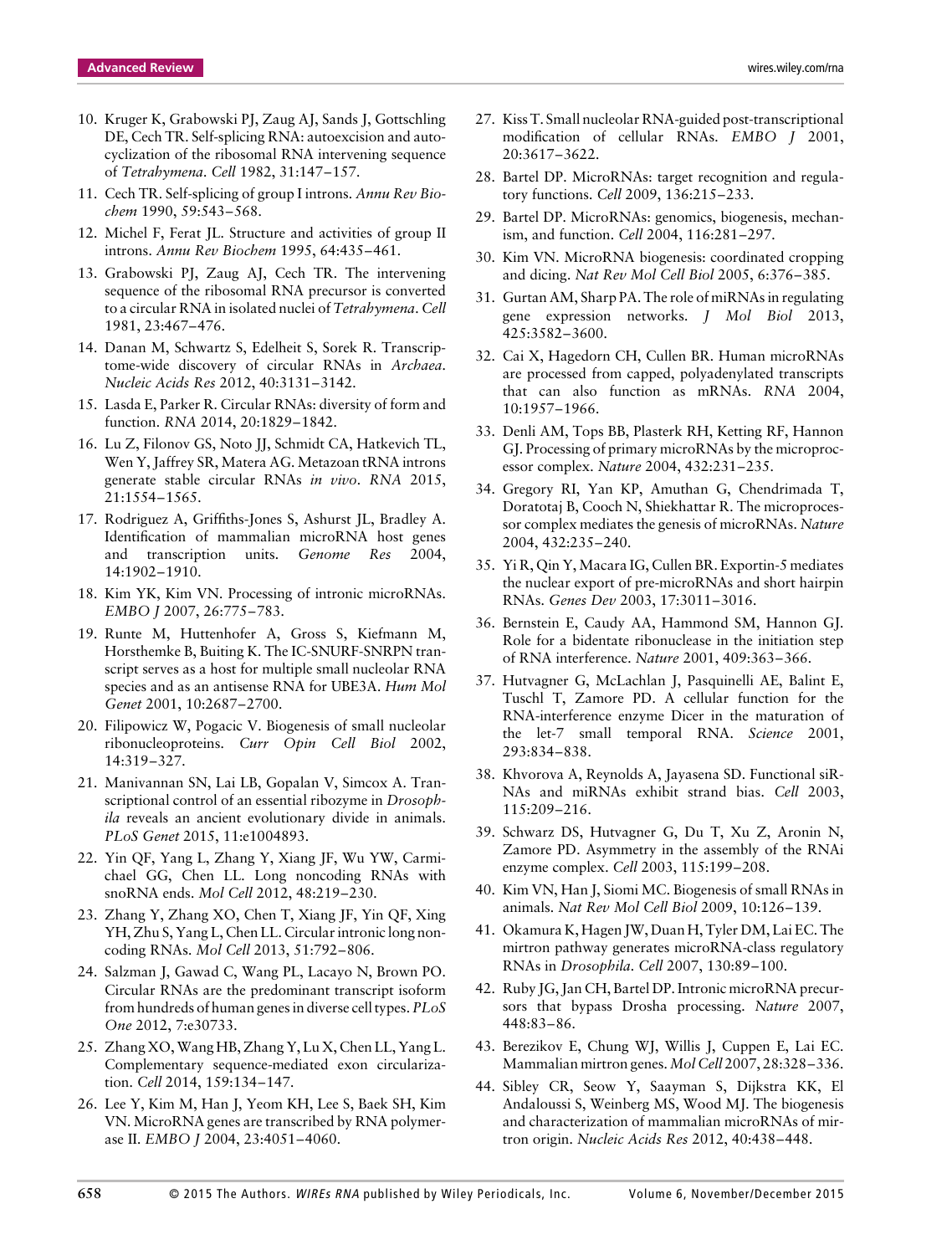- 45. Chiang HR, Schoenfeld LW, Ruby JG, Auyeung VC, Spies N, Baek D, Johnston WK, Russ C, Luo S, Babiarz JE, et al. Mammalian microRNAs: experimental evaluation of novel and previously annotated genes. *Genes Dev* 2010, 24:992–1009.
- 46. Rearick D, Prakash A, McSweeny A, Shepard SS, Fedorova L, Fedorov A. Critical association of ncRNA with introns. *Nucleic Acids Res* 2011, 39:2357–2366.
- 47. Godnic I, Zorc M, Jevsinek Skok D, Calin GA, Horvat S, Dovc P, Kovac M, Kunej T. Genome-wide and specieswide in silico screening for intragenic MicroRNAs in human, mouse and chicken. *PLoS One* 2013, 8:e65165.
- 48. Baskerville S, Bartel DP. Microarray profiling of micro-RNAs reveals frequent coexpression with neighboring miRNAs and host genes. *RNA* 2005, 11:241–247.
- 49. Curtis HJ, Sibley CR, Wood MJ. Mirtrons, an emerging class of atypical miRNA. *WIREs RNA* 2012, 3:617–632.
- 50. Boisvert FM, van Koningsbruggen S, Navascues J, Lamond AI. The multifunctional nucleolus. *Nat Rev Mol Cell Biol* 2007, 8:574–585.
- 51. Matera AG, Terns RM, Terns MP. Non-coding RNAs: lessons from the small nuclear and small nucleolar RNAs. *Nat Rev Mol Cell Biol* 2007, 8:209–220.
- 52. Lestrade L, Weber MJ. snoRNA-LBME-db, a comprehensive database of human H/ACA and C/D box snoR-NAs. *Nucleic Acids Res* 2006, 34:D158–D162.
- 53. Zhang XO, Yin QF, Wang HB, Zhang Y, Chen T, Zheng P, Lu X, Chen LL, Yang L. Species-specific alternative splicing leads to unique expression of *sno-lncRNA*s. *BMC Genomics* 2014, 15:287.
- 54. Tycowski KT, Shu MD, Steitz JA. A small nucleolar RNA is processed from an intron of the human gene encoding ribosomal protein S3. *Genes Dev* 1993, 7:1176–1190.
- 55. Kiss T, Filipowicz W. Exonucleolytic processing of small nucleolar RNAs from pre-mRNA introns. *Genes Dev* 1995, 9:1411–1424.
- 56. Hirose T, Shu MD, Steitz JA. Splicing-dependent and -independent modes of assembly for intron-encoded box C/D snoRNPs in mammalian cells. *Mol Cell* 2003, 12:113–123.
- 57. Lykke-Andersen S, Chen Y, Ardal BR, Lilje B, Waage J, Sandelin A, Jensen TH. Human nonsense-mediated RNA decay initiates widely by endonucleolysis and targets snoRNA host genes. *Genes Dev* 2014, 28:2498–2517.
- 58. Cavaille J, Buiting K, Kiefmann M, Lalande M, Brannan CI, Horsthemke B, Bachellerie JP, Brosius J, Huttenhofer A. Identification of brain-specific and imprinted small nucleolar RNA genes exhibiting an unusual genomic organization. *Proc Natl Acad Sci USA* 2000, 97:14311–14316.
- 59. de Smith AJ, Purmann C, Walters RG, Ellis RJ, Holder SE, Van Haelst MM, Brady AF, Fairbrother UL, Dattani

M, Keogh JM, et al. A deletion of the HBII-85 class of small nucleolar RNAs (snoRNAs) is associated with hyperphagia, obesity and hypogonadism. *Hum Mol Genet* 2009, 18:3257–3265.

- 60. Duker AL, Ballif BC, Bawle EV, Person RE, Mahadevan S, Alliman S, Thompson R, Traylor R, Bejjani BA, Shaffer LG, et al. Paternally inherited microdeletion at 15q11.2 confirms a significant role for the SNORD116 C/D box snoRNA cluster in Prader-Willi syndrome. *Eur J Hum Genet* 2010, 18:1196–1201.
- 61. Sahoo T, del Gaudio D, German JR, Shinawi M, Peters SU, Person RE, Garnica A, Cheung SW, Beaudet AL. Prader-Willi phenotype caused by paternal deficiency for the HBII-85 C/D box small nucleolar RNA cluster. *Nat Genet* 2008, 40:719–721.
- 62. Yang L, Duff MO, Graveley BR, Carmichael GG, Chen LL. Genome-wide characterization of nonpolyadenylated RNAs. *Genome Biol* 2011, 12:R16.
- 63. Yin QF, Hu SB, Xu YF, Yang L, Carmichael GG, Chen LL. SnoVectors for nuclear expression of RNA. *Nucleic Acids Res* 2015, 43:e5.
- 64. Barbosa-Morais NL, Irimia M, Pan Q, Xiong HY, Gueroussov S, Lee LJ, Slobodeniuc V, Kutter C, Watt S, Colak R, et al. The evolutionary landscape of alternative splicing in vertebrate species. *Science* 2012, 338:1587–1593.
- 65. Merkin J, Russell C, Chen P, Burge CB. Evolutionary dynamics of gene and isoform regulation in Mammalian tissues. *Science* 2012, 338:1593–1599.
- 66. Qian L, Vu MN, Carter M, Wilkinson MF. A spliced intron accumulates as a lariat in the nucleus of T cells. *Nucleic Acids Res* 1992, 20:5345–5350.
- 67. Suzuki H, Zuo Y, Wang J, Zhang MQ, Malhotra A, Mayeda A. Characterization of RNase R-digested cellular RNA source that consists of lariat and circular RNAs from pre-mRNA splicing. *Nucleic Acids Res* 2006, 34:e63.
- 68. Li Z, Huang C, Bao C, Chen L, Lin M, Wang X, Zhong G, Yu B, Hu W, Dai L, et al. Exon-intron circular RNAs regulate transcription in the nucleus. *Nat Struct Mol Biol* 2015, 22:256–264.
- 69. Gardner EJ, Nizami ZF, Talbot CC Jr, Gall JG. Stable intronic sequence RNA (sisRNA), a new class of noncoding RNA from the oocyte nucleus of *Xenopus tropicalis*. *Genes Dev* 2012, 26:2550–2559.
- 70. Talhouarne GJ, Gall JG. Lariat intronic RNAs in the cytoplasm of *Xenopus tropicalis* oocytes. *RNA* 2014, 20:1476–1487.
- 71. Jeck WR, Sorrentino JA, Wang K, Slevin MK, Burd CE, Liu J, Marzluff WF, Sharpless NE. Circular RNAs are abundant, conserved, and associated with ALU repeats. *RNA* 2013, 19:141–157.
- 72. Memczak S, Jens M, Elefsinioti A, Torti F, Krueger J, Rybak A, Maier L, Mackowiak SD, Gregersen LH, Munschauer M, et al. Circular RNAs are a large class